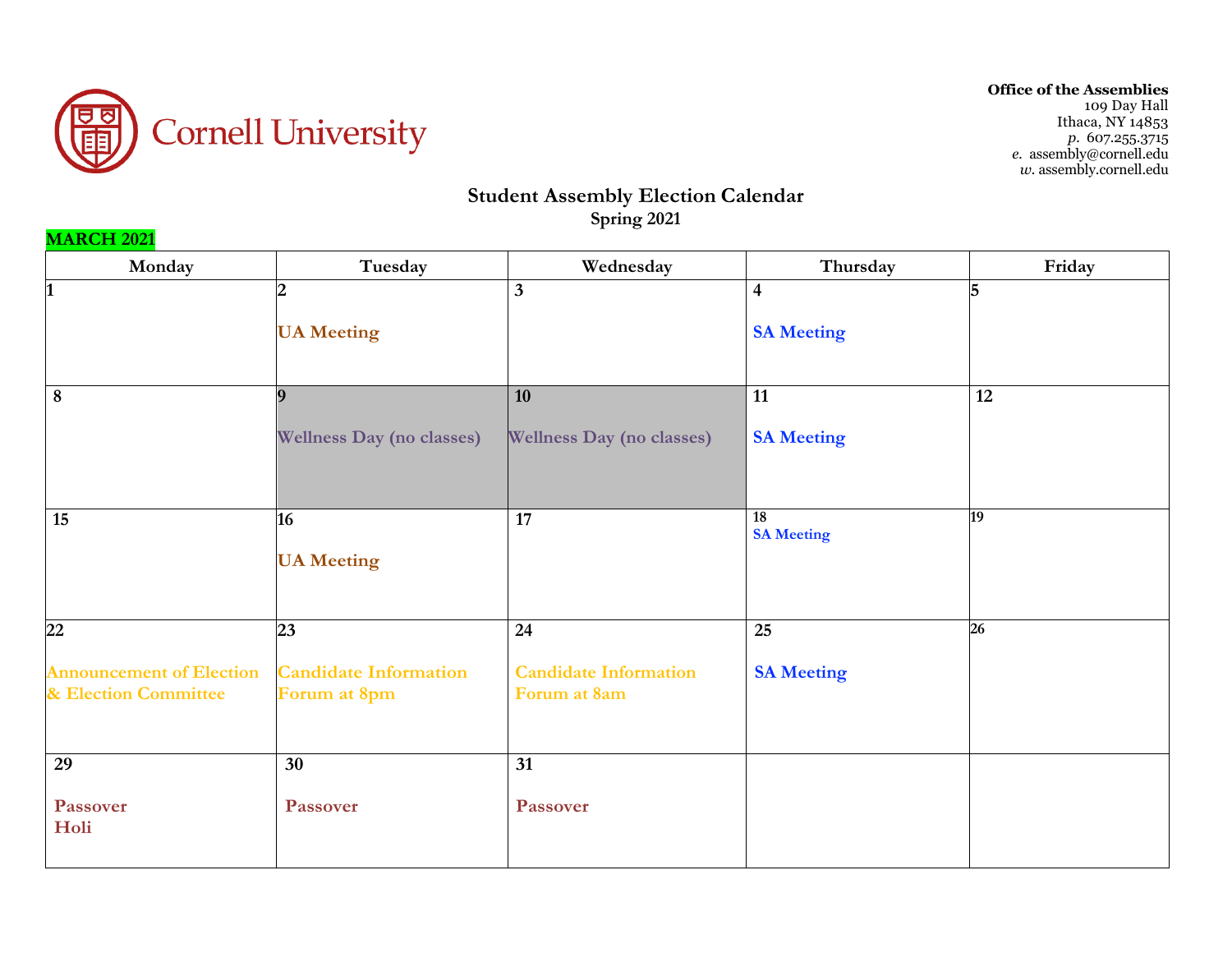## **APRIL 2021**

| Monday                                                                             | Tuesday                                                                                       | Wednesday                                                   | Thursday                                                                         | Friday                                                                                                                                 |
|------------------------------------------------------------------------------------|-----------------------------------------------------------------------------------------------|-------------------------------------------------------------|----------------------------------------------------------------------------------|----------------------------------------------------------------------------------------------------------------------------------------|
|                                                                                    |                                                                                               |                                                             | <b>SA Meeting</b><br><b>Passover</b><br><b>Maundy Thursday</b>                   | Passover<br><b>Good Friday</b>                                                                                                         |
| 5                                                                                  | 6<br><b>UA</b> Meeting                                                                        | $\overline{7}$                                              | 8<br><b>SA Meeting</b>                                                           | 9                                                                                                                                      |
| <b>Signatures due at 12pm</b>                                                      | <b>Mandatory Campaign</b><br><b>Meeting at 9pm</b><br><b>Campaigning Starts at</b><br>11:59pm |                                                             | At Large Reps + UA<br>Debate/Forum at<br>6:30pm (EST)                            |                                                                                                                                        |
| 12                                                                                 | 13                                                                                            | 14                                                          | 15                                                                               | 16                                                                                                                                     |
| <b>Ramadan</b> begins<br><b>Campaigning and election-</b><br>related events paused | <b>Campaigning and election-</b><br>related events paused                                     | <b>Campaigning and</b><br>election-related events<br>paused | <b>SA Meeting</b><br><b>Campaigning and</b><br>election-related events<br>paused | <b>Campaigning and</b><br>election-related events<br>paused                                                                            |
| 19                                                                                 | 20                                                                                            | 21                                                          | 22                                                                               | 23                                                                                                                                     |
|                                                                                    | <b>UA</b> Meeting<br><b>College Reps</b><br>Debate/Forum at 6:30pm<br>(EST)                   |                                                             | <b>SA Meeting</b><br>President/EVP<br>Debate/Forum at<br>6:30pm (EST)            | <b>Wellness Day (no</b><br>classes)                                                                                                    |
| 26                                                                                 | 27                                                                                            | 28                                                          | 29                                                                               | 30                                                                                                                                     |
| <b>Wellness Day (no classes)</b>                                                   | <b>Voting Opens at 12pm</b>                                                                   | <b>Voting Restarted at 3pm</b>                              | <b>SA Meeting</b><br><b>Voting</b>                                               | Voting ends at 5pm<br><b>Expense Reports &amp;</b><br><b>Challenges due at 4pm</b><br><b>Challenges/Hearings</b><br>all this afternoon |